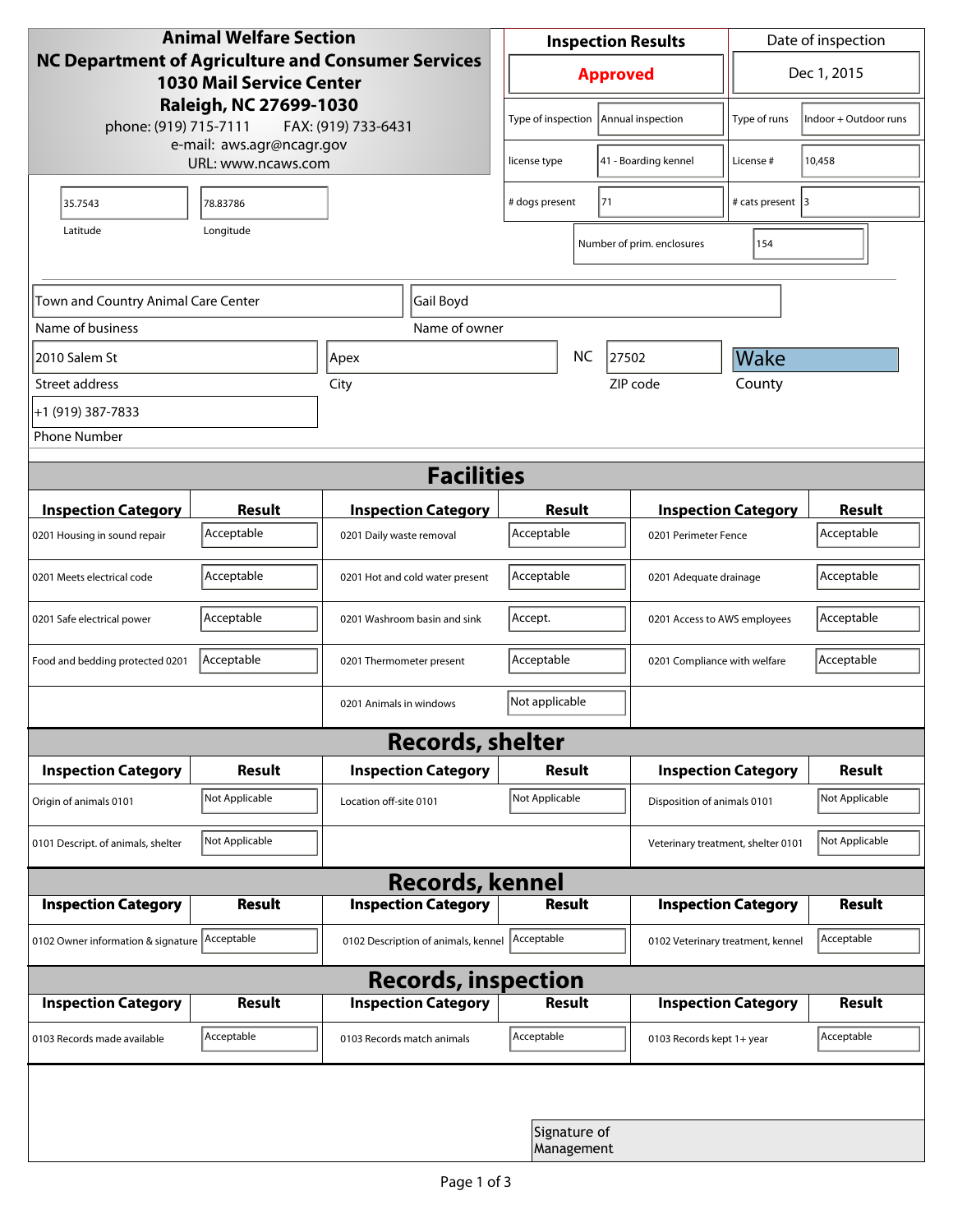| <b>Animal Welfare Section, NCDA&amp;CS</b>                  |                                |                                    | <b>Inspection Results</b> |                                     | Date of inspection |                |  |  |
|-------------------------------------------------------------|--------------------------------|------------------------------------|---------------------------|-------------------------------------|--------------------|----------------|--|--|
| Inspection Report, continued                                |                                |                                    | <b>Approved</b>           |                                     | Dec 1, 2015        |                |  |  |
|                                                             |                                |                                    |                           |                                     |                    | <b>NC</b>      |  |  |
|                                                             | Town and Country Animal Care ( | <b>Gail Boyd</b>                   |                           | Apex                                |                    |                |  |  |
| <b>Indoor facilities</b>                                    |                                |                                    |                           |                                     |                    |                |  |  |
| <b>Inspection Category</b>                                  | Result                         | <b>Inspection Category</b>         | Result                    | <b>Inspection Category</b>          |                    | Result         |  |  |
| 0202 Ambient temperature, indoor                            | Acceptable                     | 0202 Ventilation, indoor           | Acceptable                | Acceptable<br>0202 Lighting, indoor |                    |                |  |  |
| 0202 Imperv./Sanitary surf., indoor                         | Acceptable                     | 0202 Drainage, indoor              | Acceptable                |                                     |                    |                |  |  |
|                                                             |                                | <b>Outdoor facilities</b>          |                           |                                     |                    |                |  |  |
| <b>Inspection Category</b>                                  | Result                         | <b>Inspection Category</b>         | Result                    | <b>Inspection Category</b>          |                    | Result         |  |  |
| 0203 Impervious surfaces, outdoor                           | Acceptable                     | 0203 Housing, 1 per animal         | Acceptable                | 0203 Protection from elements       |                    | Acceptable     |  |  |
| 0203 Owner advised, outdoor                                 | Acceptable                     | 0203 Drainage, outdoor             | Acceptable                |                                     |                    |                |  |  |
| <b>Primary enclosures</b>                                   |                                |                                    |                           |                                     |                    |                |  |  |
| <b>Inspection Category</b>                                  | Result                         | <b>Inspection Category</b>         | Result                    | <b>Inspection Category</b>          |                    | Result         |  |  |
| 0204 Drainage prev. cross contam.                           | Acceptable                     | 0204 Fence height >= 5 feet        | Acceptable                | 0204 1:10 ratio, person: human      |                    | Acceptable     |  |  |
| 0204 Surf. impervious to moisture                           | Acceptable                     | 0204 Enclosure is escape proof     | Acceptable                | 0204 Cats, $>=$ 4 sq. ft. / adult   |                    | Acceptable     |  |  |
| 0204 Prevent contact with wood                              | Acceptable                     | 0204 Solid resting surface         | Acceptable                | 0204 Cats, $<= 12$ / enclosure      |                    | Acceptable     |  |  |
| 0204 Enclosures in sound repair                             | Not Acceptable                 | 0204 Cats, raised resting surface  | Acceptable                | 0204 Cats, 1 litter pan / 3 adults  |                    | Acceptable     |  |  |
| 0204 Size of enclosure                                      | Acceptable                     | 0204 Dogs, supervision if > 4      | Acceptable                |                                     |                    |                |  |  |
|                                                             |                                | Feeding                            |                           |                                     |                    |                |  |  |
| <b>Inspection Category</b>                                  | <b>Result</b>                  | <b>Inspection Category</b>         | <b>Result</b>             | <b>Inspection Category</b>          |                    | <b>Result</b>  |  |  |
| 0205 Feeding, 1x / day, adult                               | Acceptable                     | 0205 Feeding, 1 bowl / adult       | Acceptable                | 0205 Feeding, commercial food       |                    | Acceptable     |  |  |
| 0205 Feeding, bowl in good repair                           | Acceptable                     | 0205 Feeding, quality food         | Acceptable                | 0205 Feeding, bowl is protected     |                    | Acceptable     |  |  |
| 0205 Feeding, 2x / day, young                               | Acceptable                     |                                    |                           |                                     |                    |                |  |  |
| <b>Watering</b>                                             |                                |                                    |                           |                                     |                    |                |  |  |
| <b>Inspection Category</b>                                  | <b>Result</b>                  | <b>Inspection Category</b>         | <b>Result</b>             |                                     |                    |                |  |  |
| 0206 Watering, continuous access                            | Acceptable                     | 0206 Watering, bowl in good repair | Acceptable                |                                     |                    |                |  |  |
| <b>Sanitation/Employees/Classification &amp; Separation</b> |                                |                                    |                           |                                     |                    |                |  |  |
| <b>Inspection Category</b>                                  | <b>Result</b>                  | <b>Inspection Category</b>         | Result                    | <b>Inspection Category</b>          |                    | <b>Result</b>  |  |  |
| 0207 Waste removal 2x / day                                 | Acceptable                     | 0207 Grounds overgrown             | Acceptable                | 0207 Young given social interact.   |                    | Not Applicable |  |  |
| 0207 Animals removed while clean                            | Acceptable                     | 0207 Pest Control                  | Acceptable                | 0207 Species separated              |                    | Acceptable     |  |  |
| Signature of<br>Management                                  |                                |                                    |                           |                                     |                    |                |  |  |